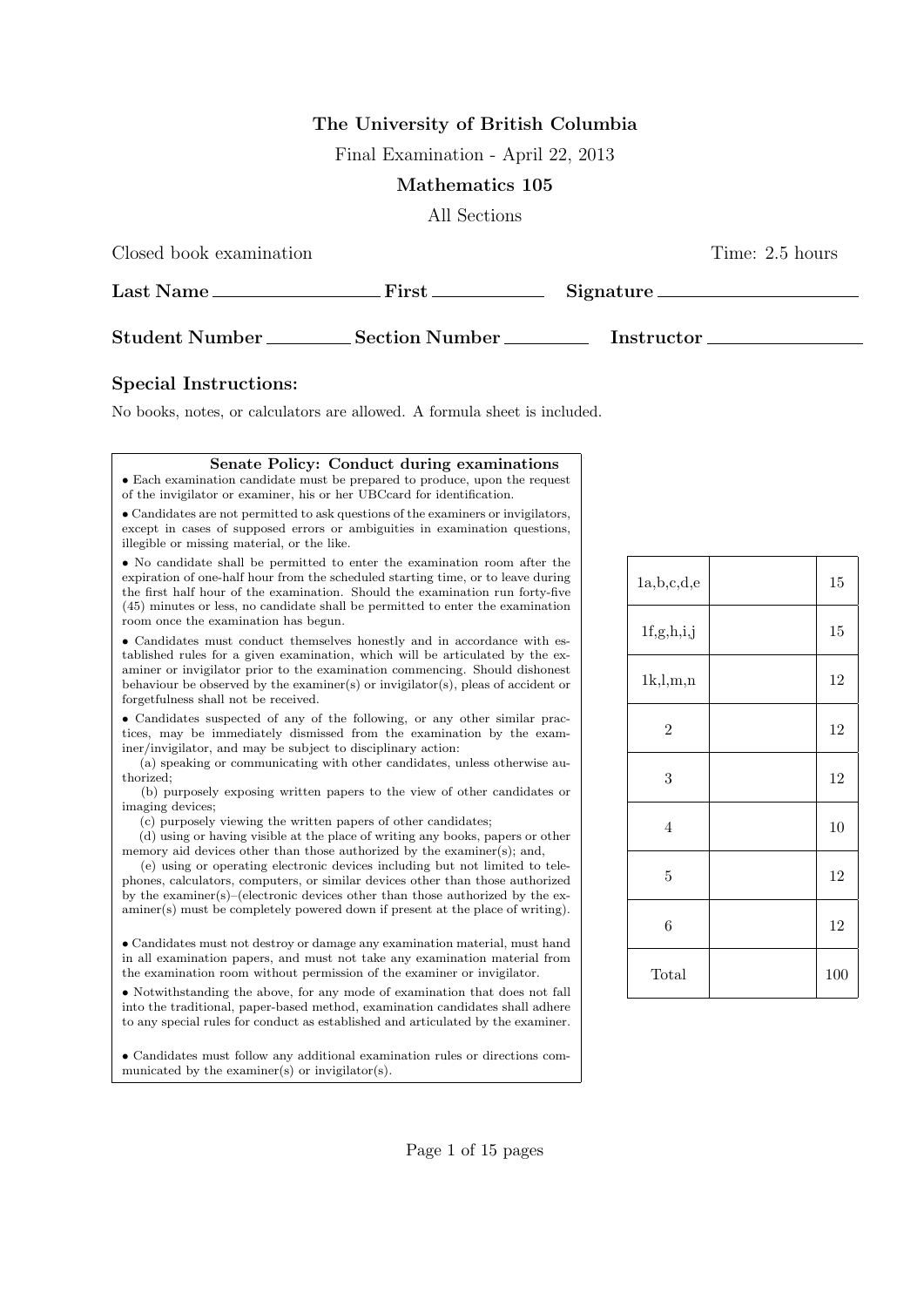[42] **1**. **Short-Answer Questions**. Put your answer in the box provided but show your work also. Each question is worth 3 marks, but not all questions are of equal difficulty.

(a) Find an equation of the plane which is parallel to the plane  $Q: -2x + y = 3z + 1$  and passes through the point  $(-1, 1, 2)$ .

Answer:

(b) Find an equation for the level curve of  $f(x, y) = 3xy^2 + 2y - 1$  that goes through the point (1*, −*2).

Answer:

(c) Evaluate 
$$
\int_0^{5/2} \frac{dx}{\sqrt{25 - x^2}}.
$$

Answer:

(d) Fill in the blanks with right, left, or midpoint; an interval; and a value of *n*.

$$
\sum_{k=0}^{3} f(1.5 + k) \cdot 1
$$
 is a \_\_\_\_\_\_\_ Riemann sum for  $f$  on the interval  $[\underline{\hspace{1cm}}, \underline{\hspace{1cm}}]$  with  $n = \underline{\hspace{1cm}}.$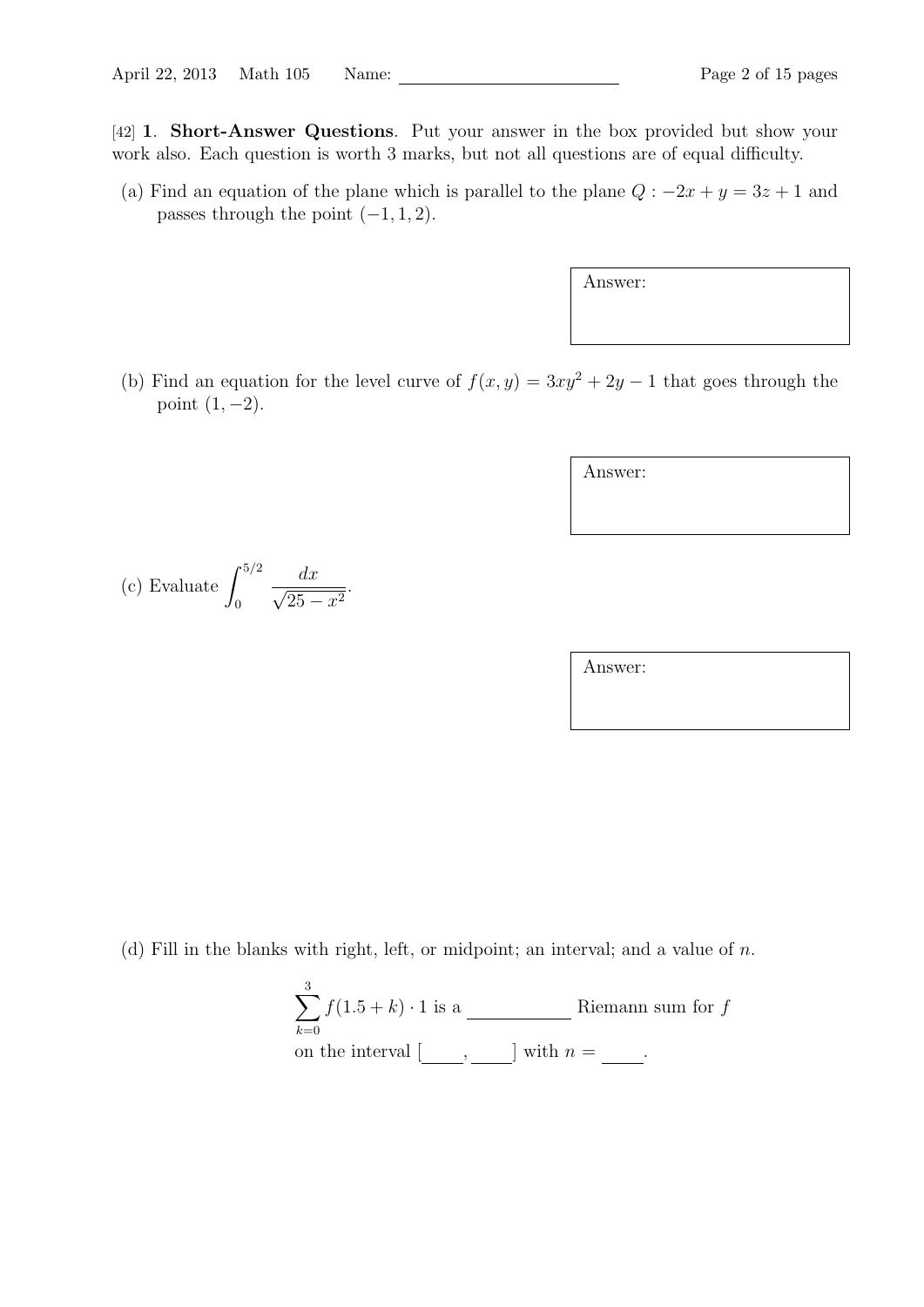(e) Evaluate 
$$
\int_{-1}^{2} |2x| dx.
$$

Answer:

(f) If 
$$
F(x) = \int_0^{\cos x} \frac{1}{t^3 + 6} dt
$$
, find  $F'(\pi)$ .

Answer:

(g) Find the area of the region bounded by the graph of  $f(x) = \frac{1}{x}$  $\frac{1}{(2x-4)^2}$  and the *x*-axis between  $x = 0$  and  $x = 1$ .

Answer:

(h) Evaluate 
$$
\int \frac{\ln x}{x^7} dx
$$
.

Answer: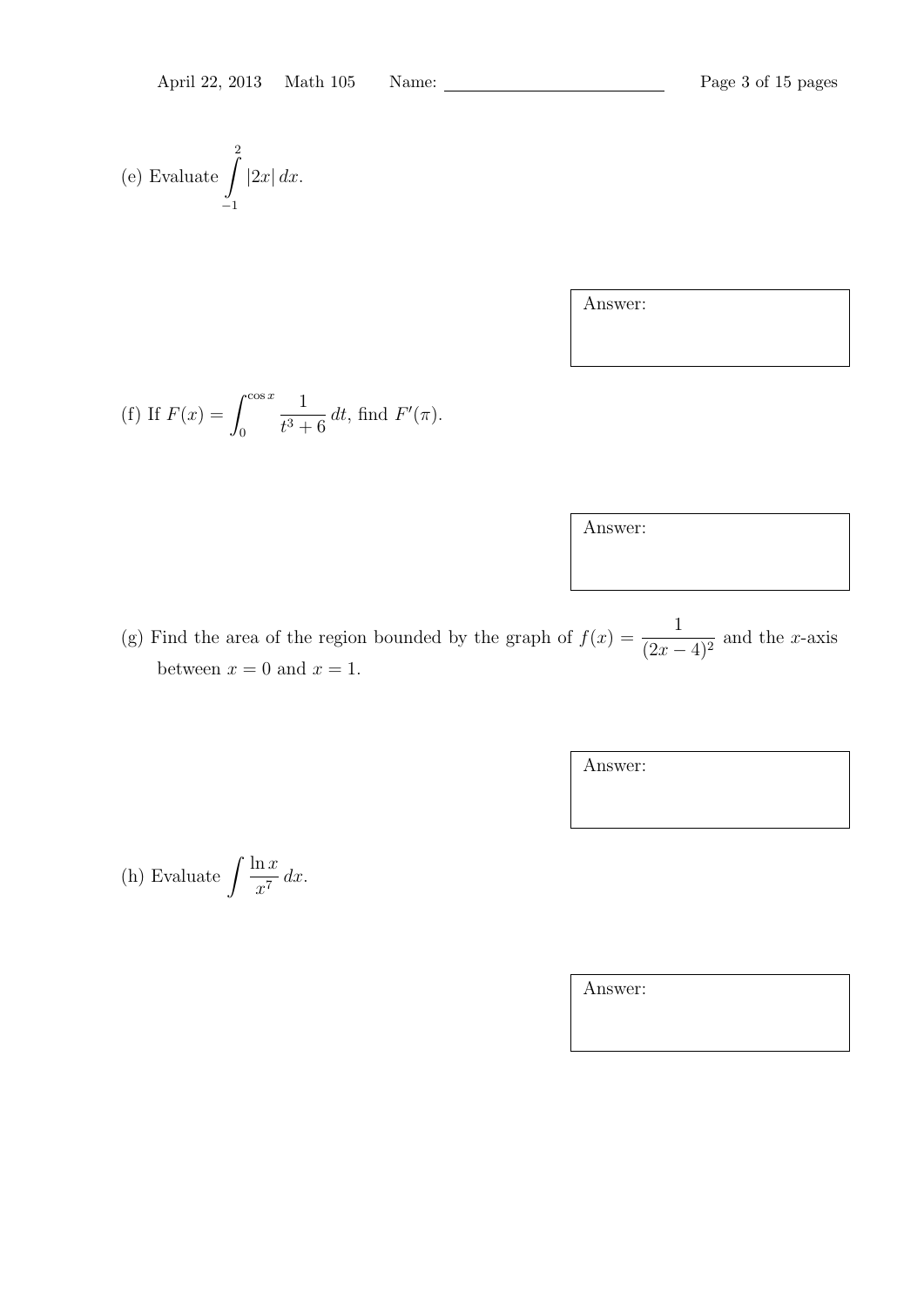(i) Evaluate 
$$
\sum_{k=0}^{\infty} \frac{1}{e^k k!}.
$$

Answer:

(j) Find a bound for the error in approximating  $\int_0^5$ 1 1 *x*  $dx$  using Simpson's rule with  $n = 4$ . Do not write down Simpson's rule approximation  $S_4$ .

Answer:

(k) Find the Maclaurin series for  $f(x) = \frac{1}{2}$ 2*x −* 1 .

Answer: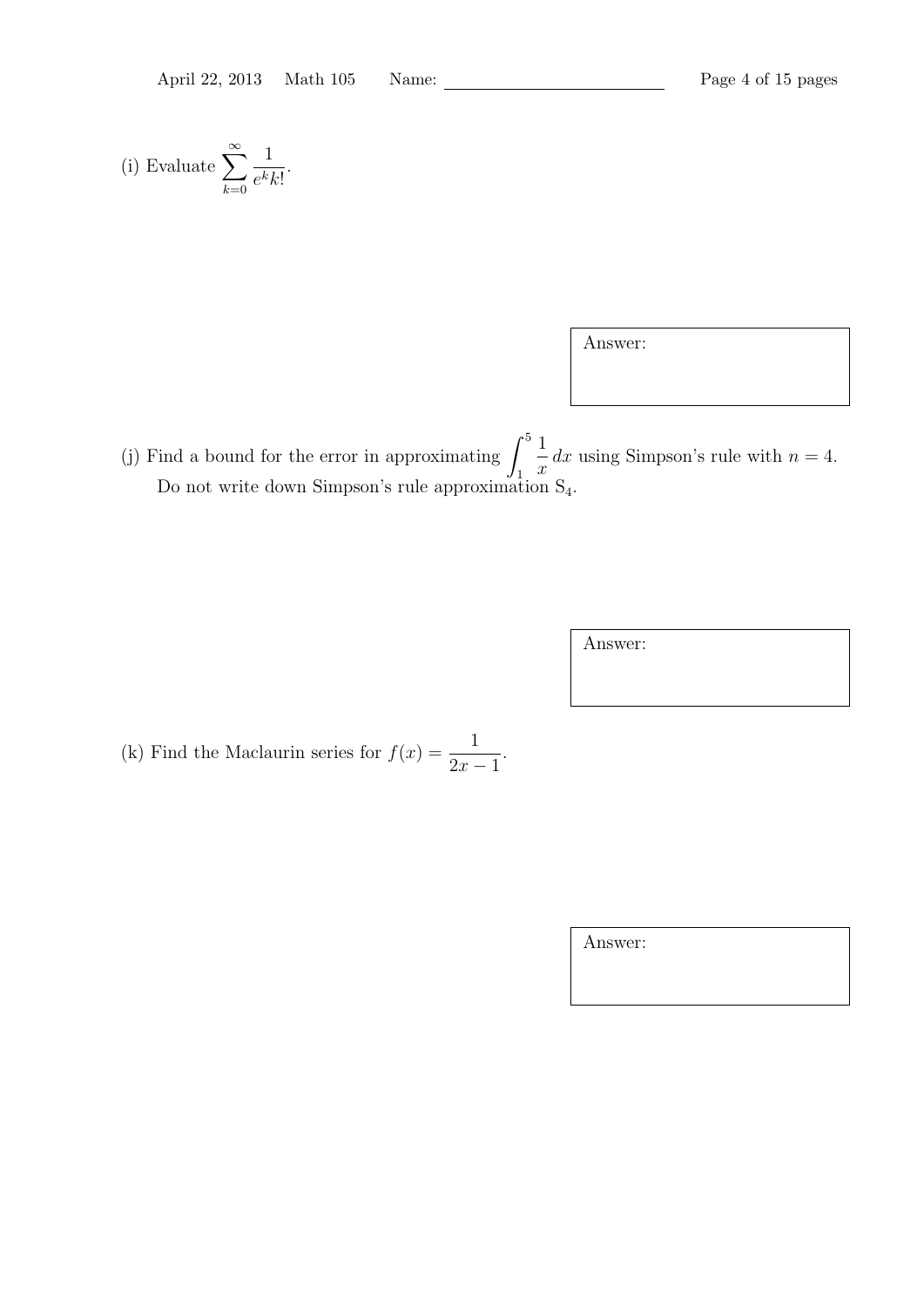(l) Let *k* be a constant. Find the value of *k* such that  $f(x) = ke^{-x}e^{(-e^{-x})}$  is a probability density function on (*−∞,* 1].

Answer:

(m) Compute the cumulative distribution function corresponding to the probability density function  $f(x) = 3x^{-4}, x \ge 1$ .

Answer:

(n) Find the expected value of the random variable *X* whose probability density function is  $f(x) = \frac{2}{a^3}$  $\frac{2}{9\sqrt[3]{x}}, 1 \leq x \leq 4.$ 

Answer: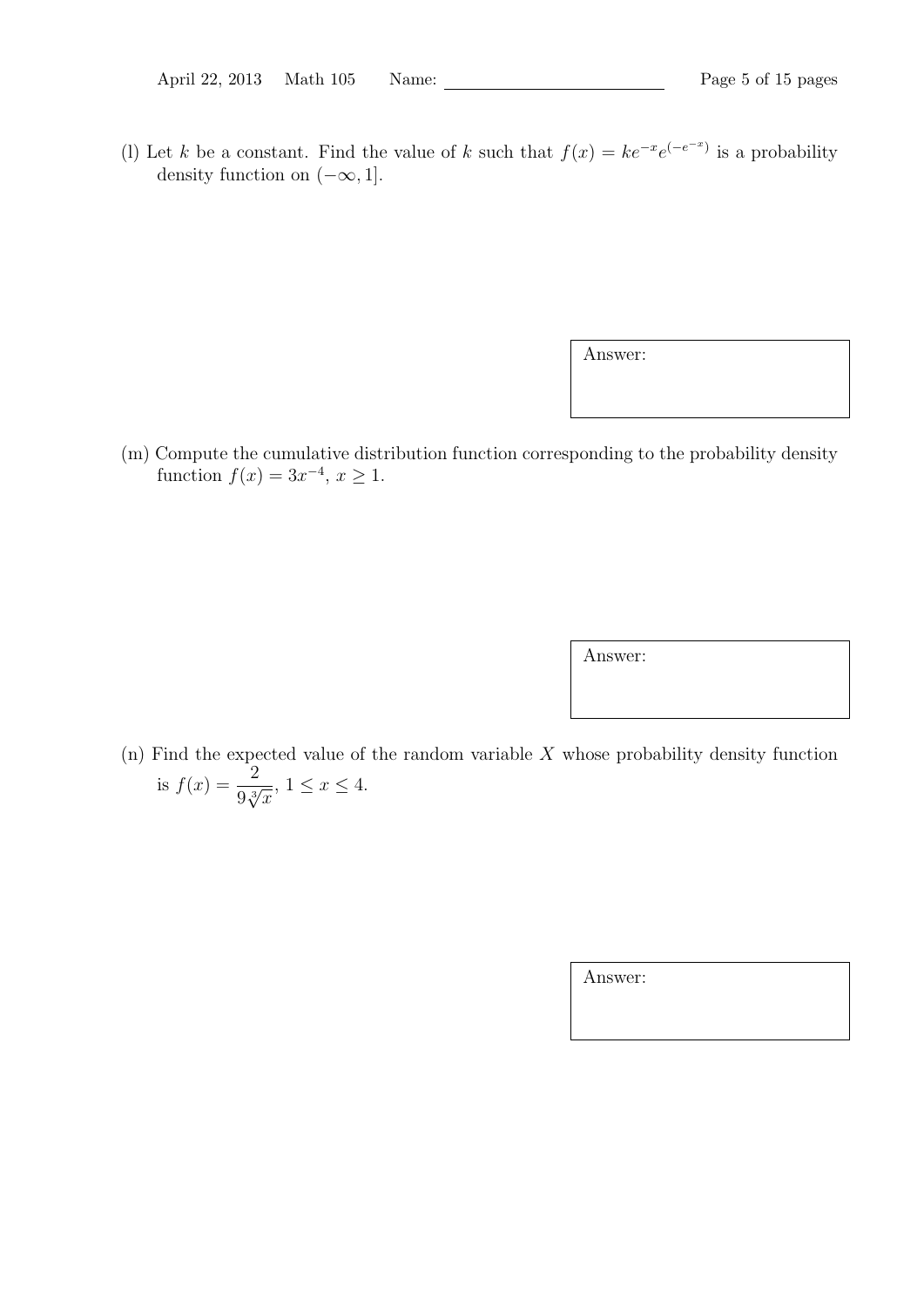**Full-Solution Problems**. In questions  $2 - 6$ , justify your answers and show all your work.

[12] **2**. This problem contains three numerical series. For each of them, find out whether it converges or diverges. You should provide appropriate justification in order to receive credit.

(a) 
$$
\sum_{k=2}^{\infty} \frac{\sqrt[3]{k}}{k^2 - k}.
$$

(b) 
$$
\sum_{k=1}^{\infty} \frac{k^{10} 10^k (k!)^2}{(2k)!}.
$$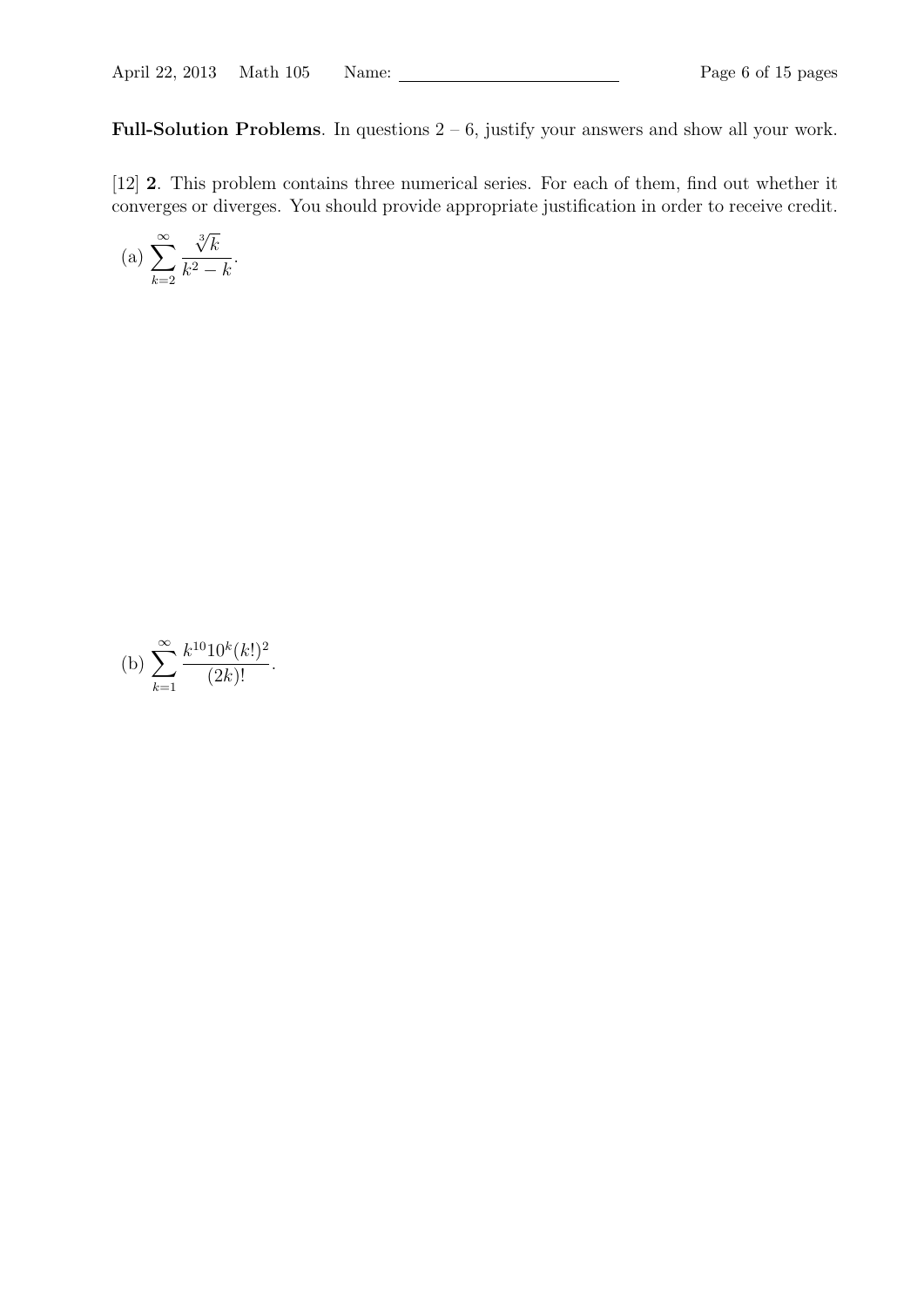$$
2.(c) \sum_{k=3}^{\infty} \frac{1}{k(\ln k)(\ln \ln k)}.
$$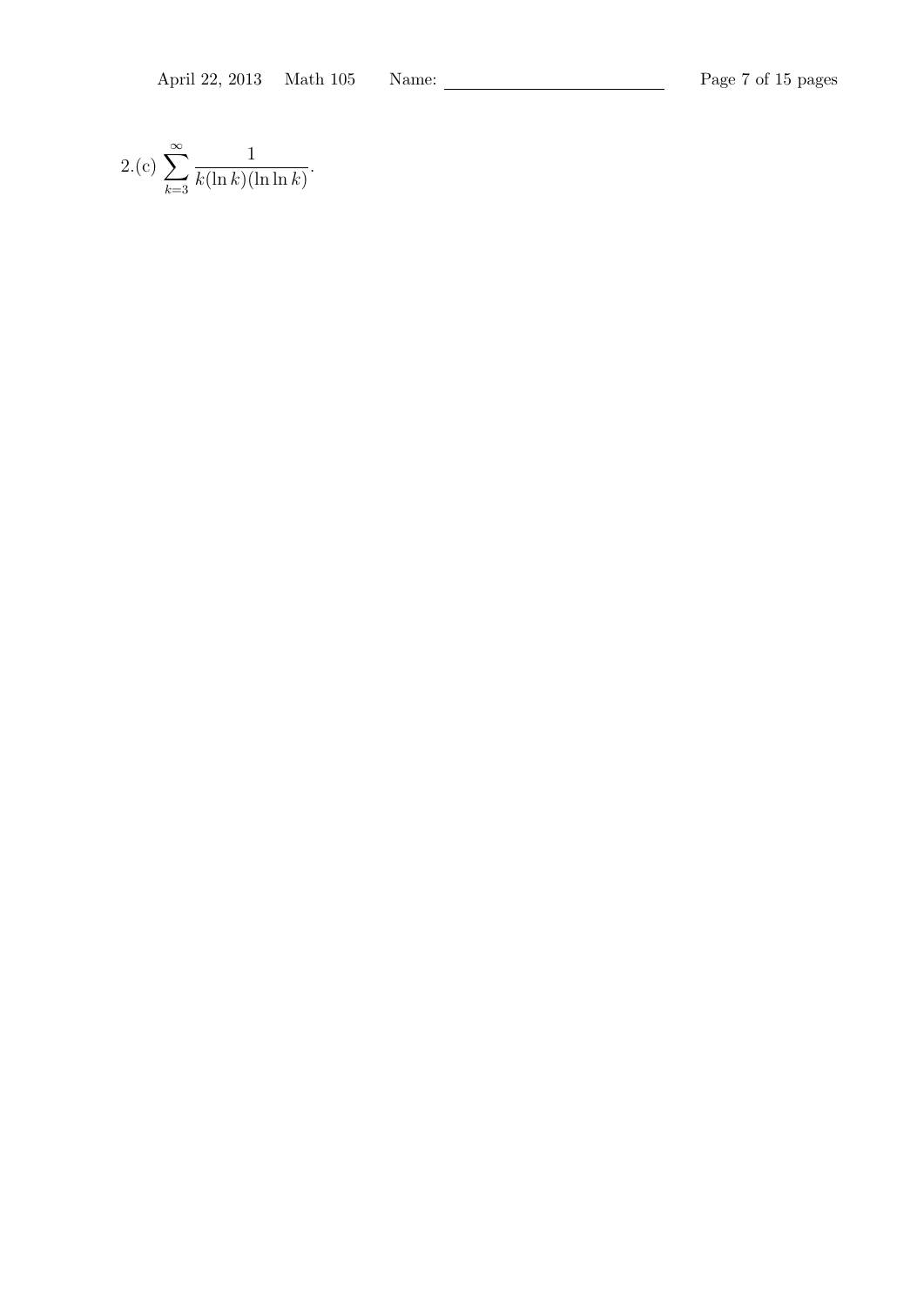## [12] **3**.

(a) Solve the following initial value problem:

$$
\frac{dy}{dx} = \frac{1}{(x^2 + x)y}, \quad y(1) = 2.
$$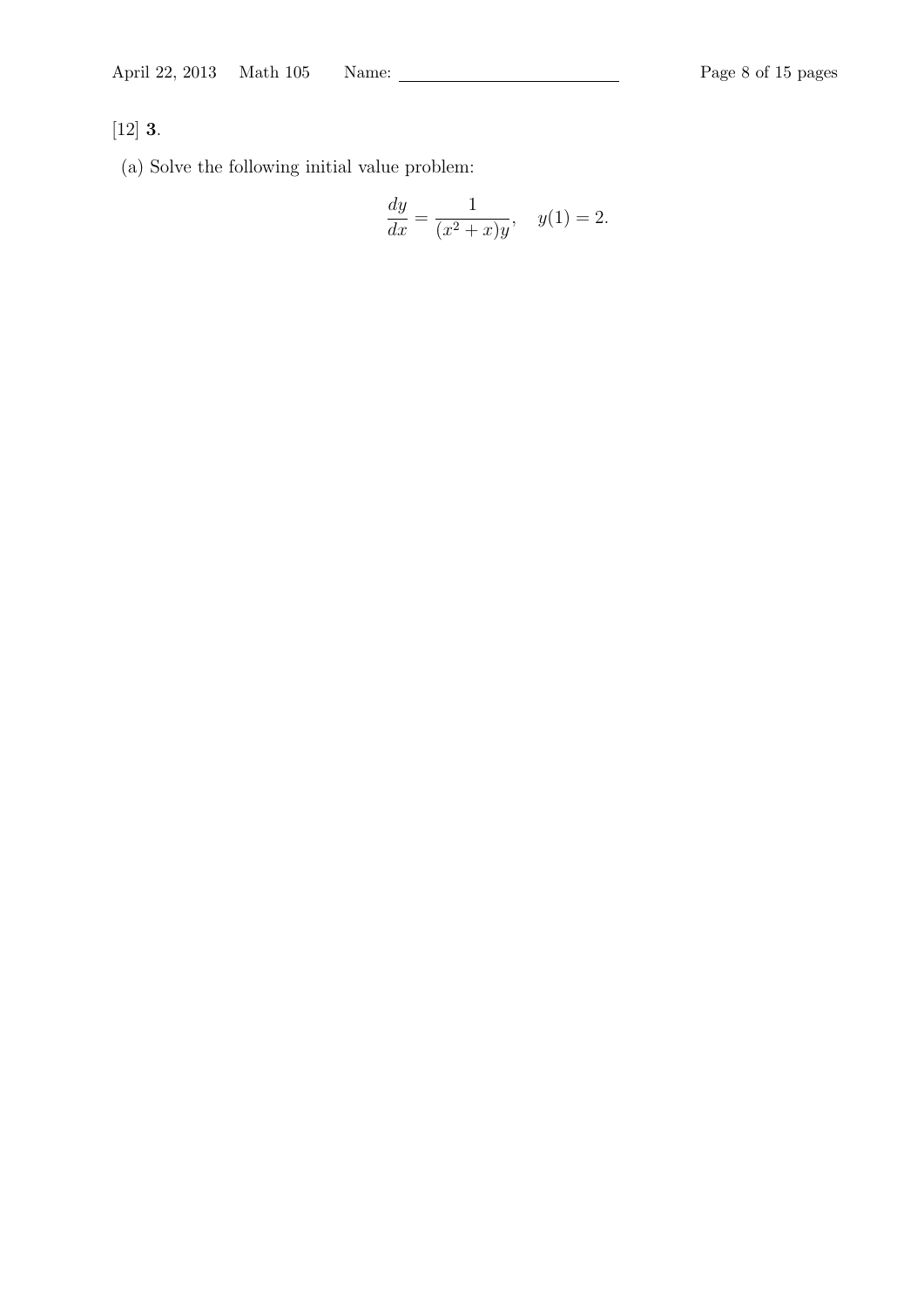3.(b) Let  $f(0) = 1$ ,  $f(2) = 3$  and  $f'(2) = 4$ . Calculate  $\int_{0}^{4} f(t) dt$ 0  $f''(\sqrt{x}) dx$ .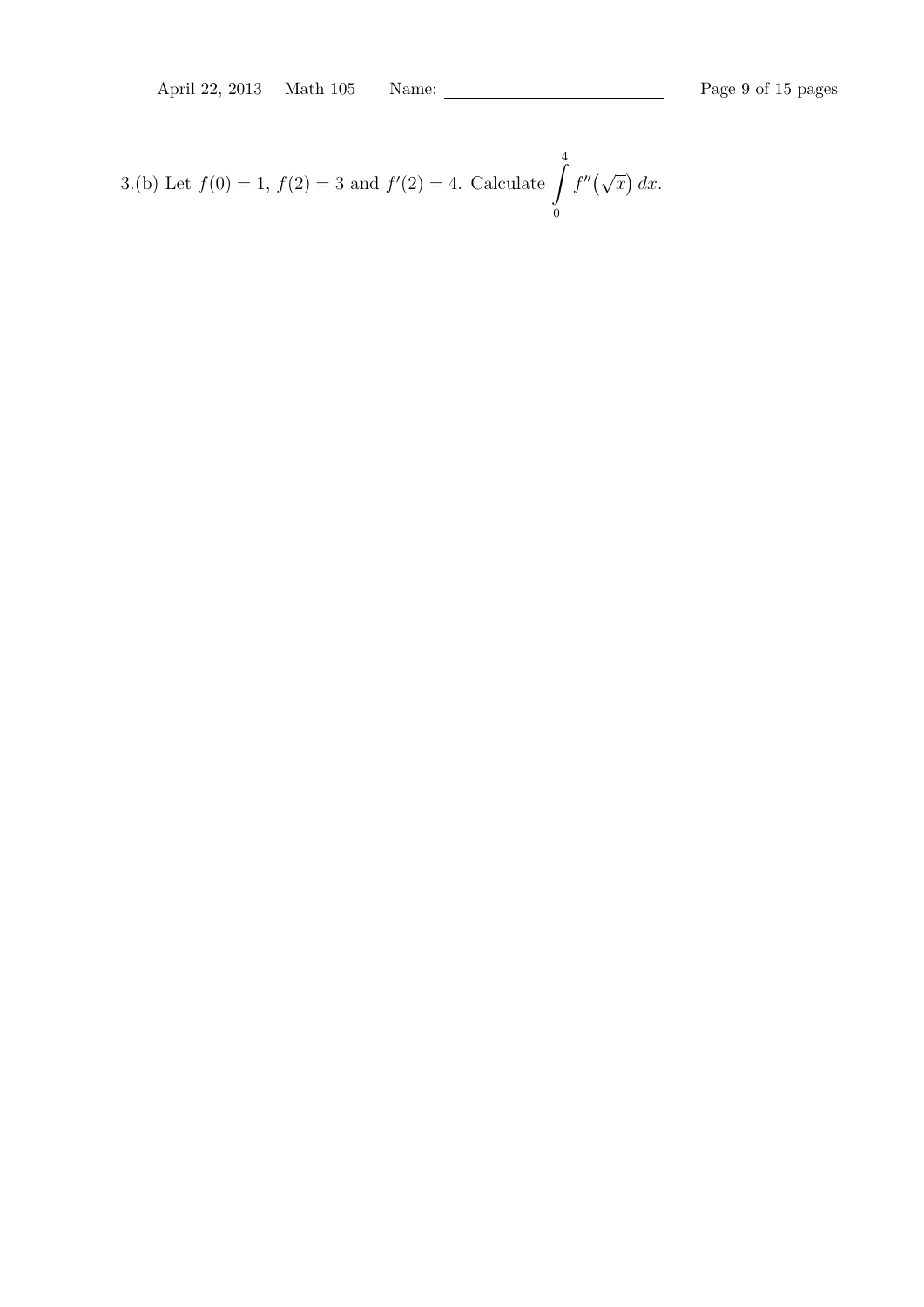- [10] **4**. Let  $f(x, y) = xye^{-2x-y}$ .
- (a) Find all critical points of  $f(x, y)$ .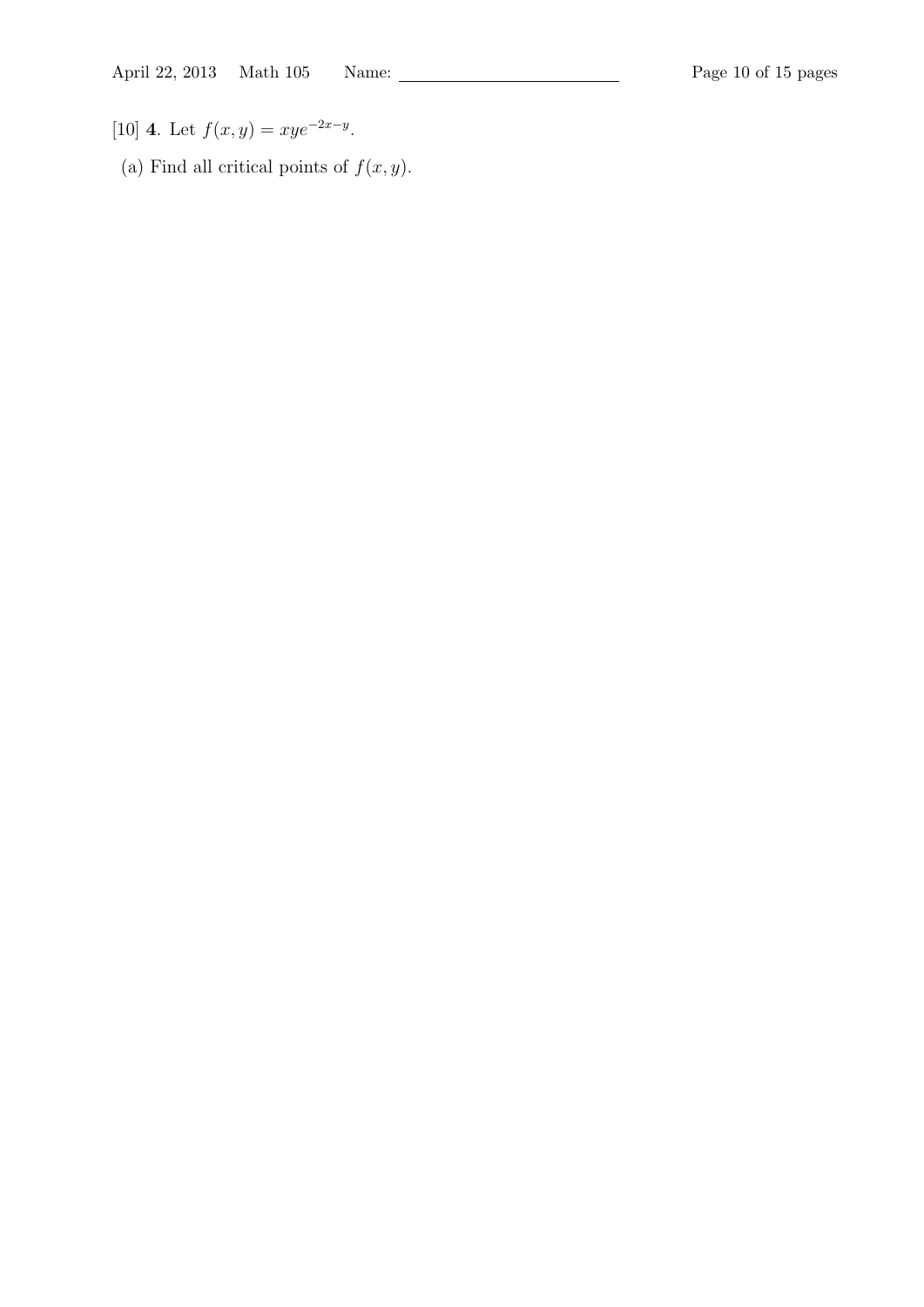4.(b) Classify each critical point you found as a local maximum, a local minimum, or a saddle point of  $f(x, y)$ .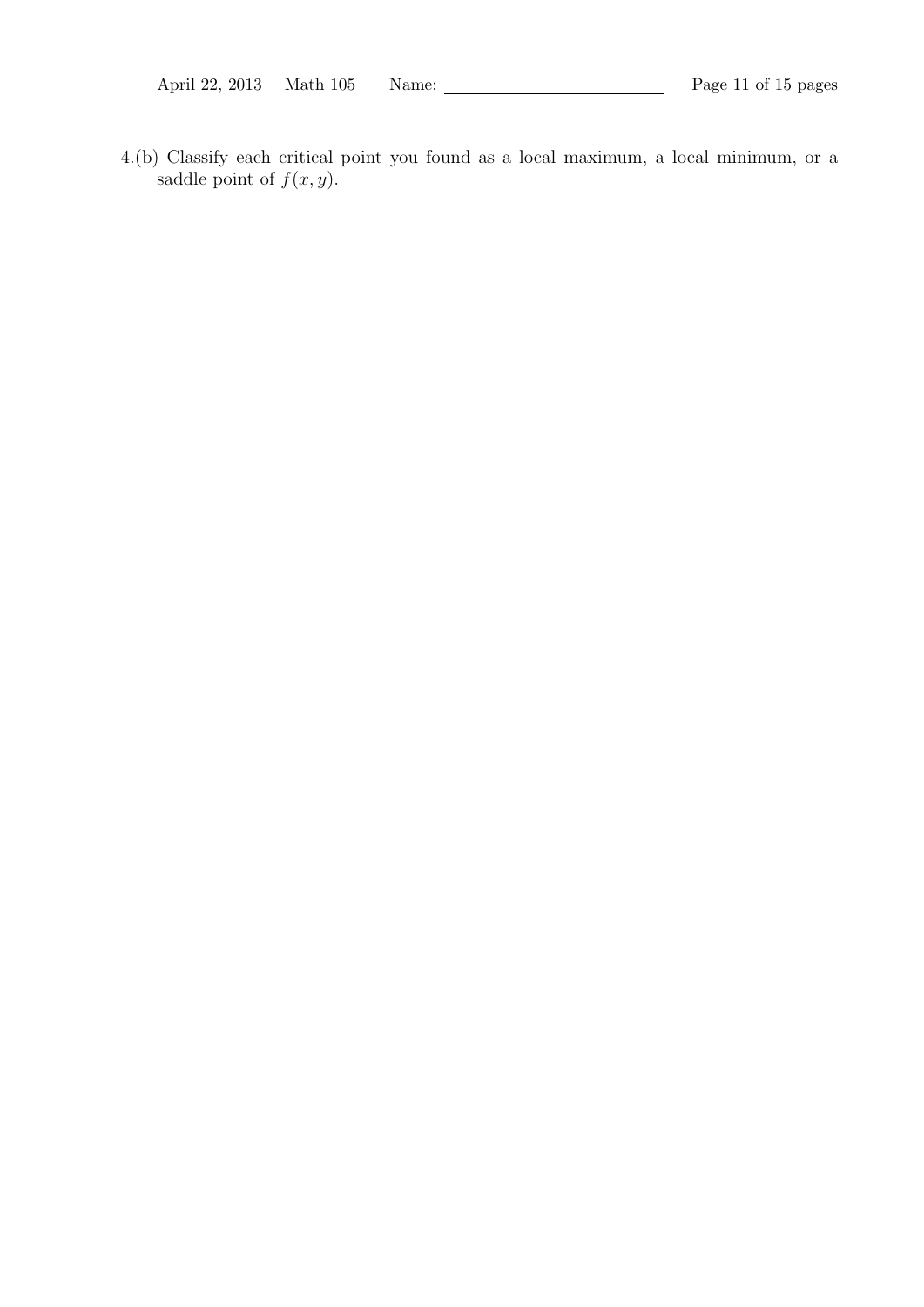[12] **5**.

(a) A study conducted at a waste disposal site reveals soil contamination over a region that can be described as the interior of the circle  $x^2 + y^2 = 16$ , where *x* and *y* are in miles. In order to build a circular enclosure to contain all polluted territory, the manager of the site wants to find the radius of the smallest circle centered at (2*,* 2) that contains the entire contamination region. Formulate this as a constrained optimization problem, clearly stating the objective function and the constraint. Note that you do not need to do any computation in part (a).

(b) Use the method of Lagrange multipliers to find the maximum and minimum values of  $f(x,y) = 6y - y^3 - 3x^2y$  on the circle  $x^2 + y^2 = 4$ . A solution that does not use the method of Lagrange multipliers will receive no credit, even if the answer is correct.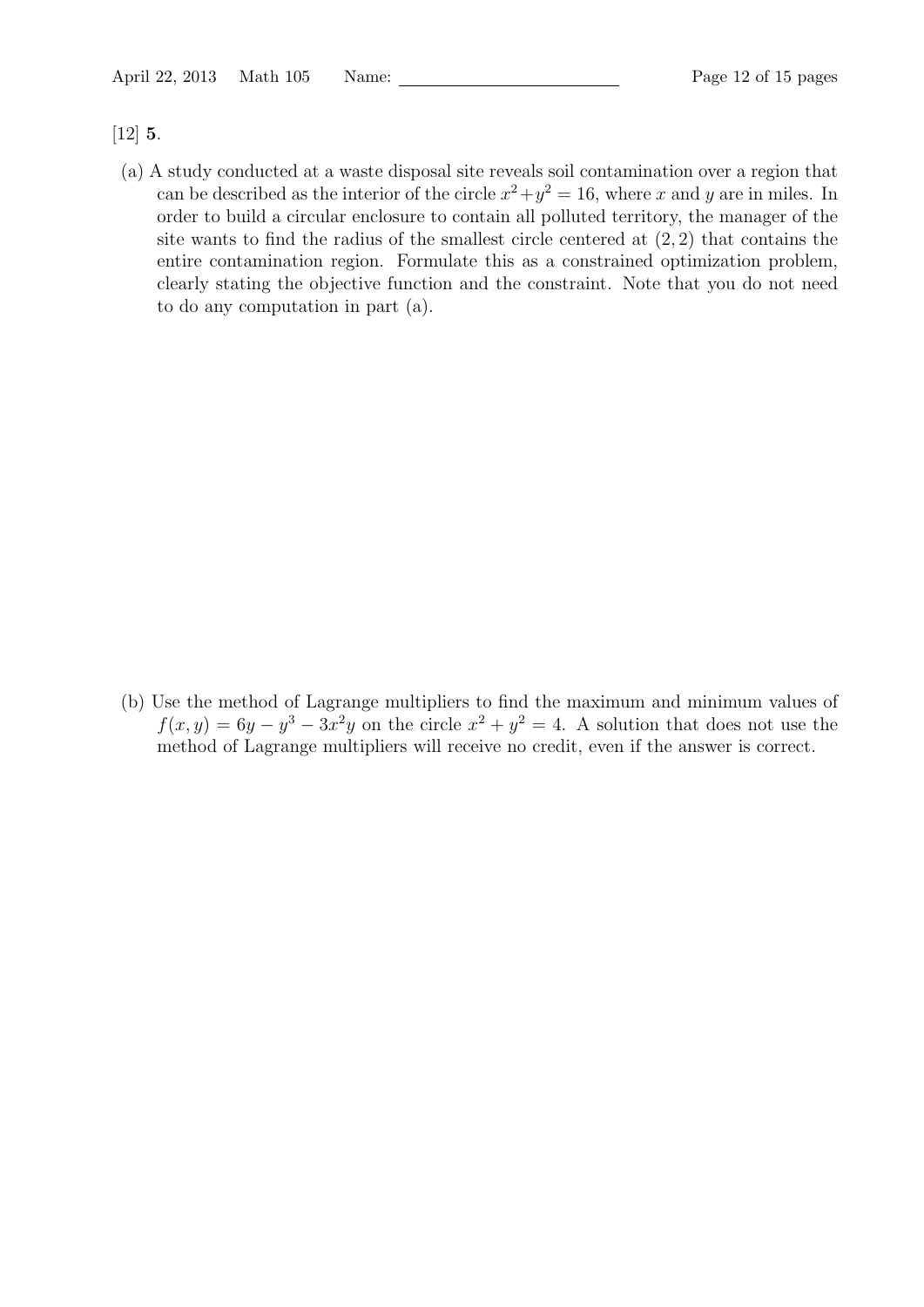Blank page provided for continuation of 5.(b)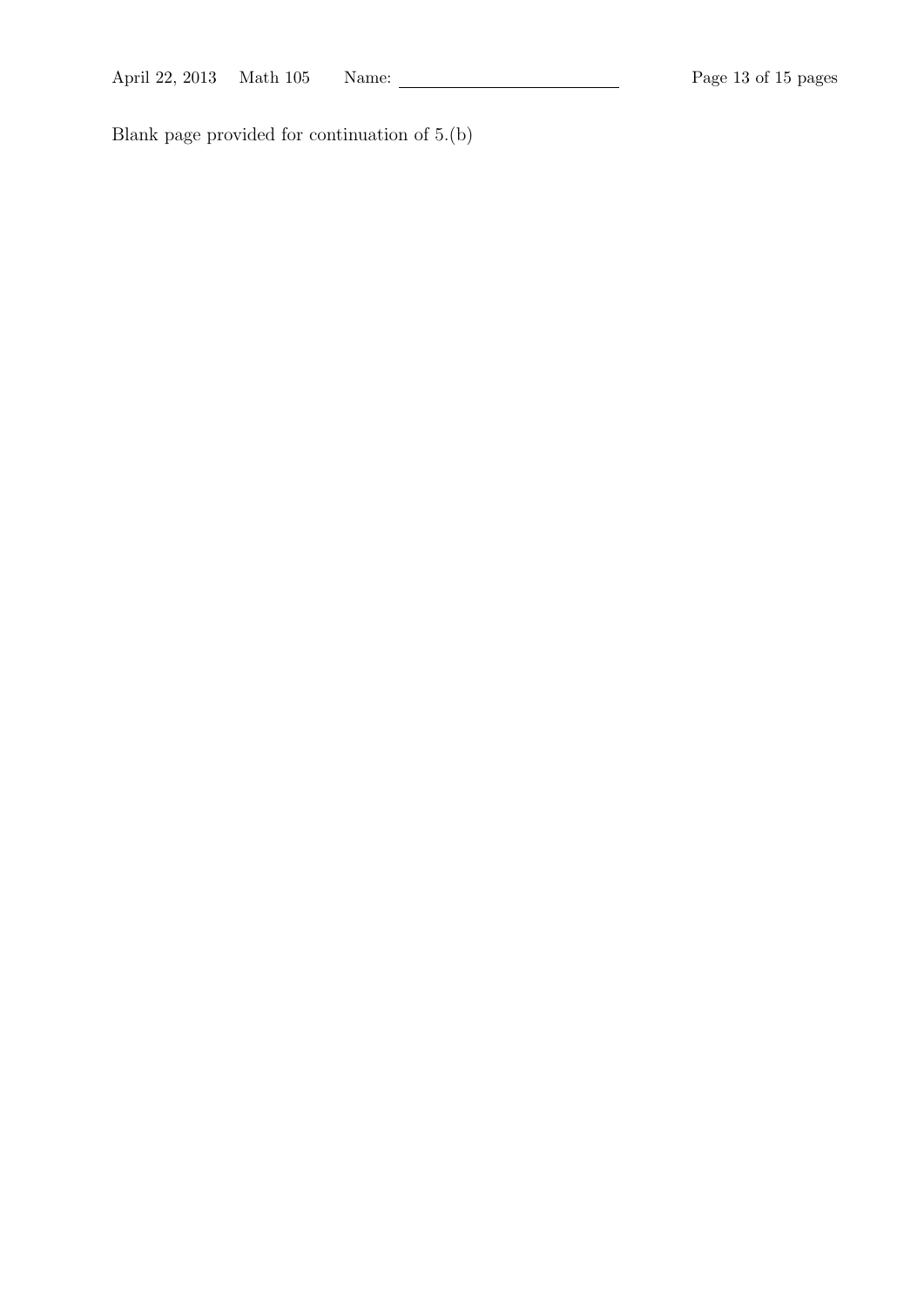[12] **6**. Find the interval of convergence of the following series:

(a)

$$
\sum_{k=1}^{\infty} \frac{(x+1)^{2k}}{k^2 9^k}.
$$